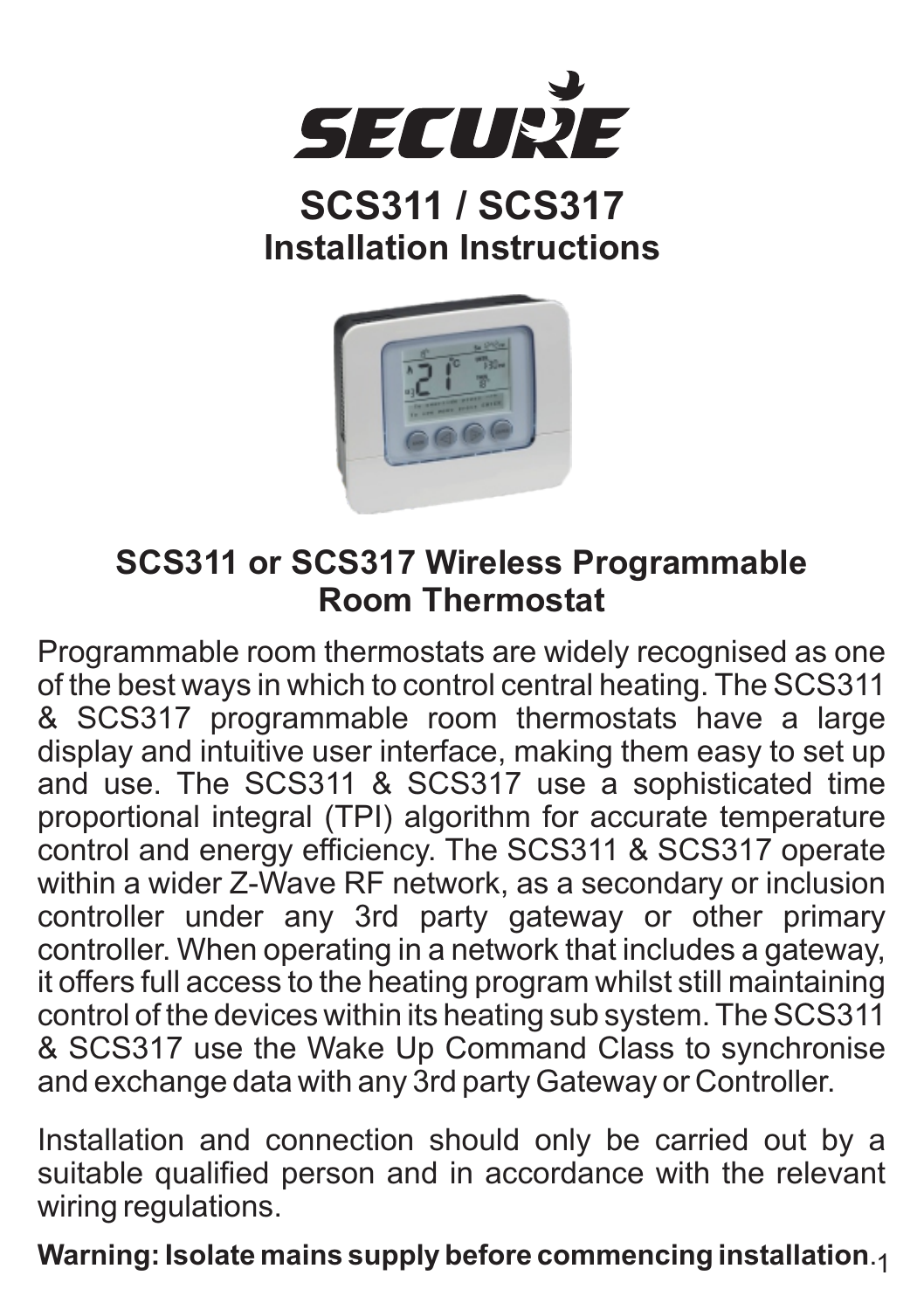### **TPI Temperature control software**

Thermostats using TPI (Time Proportional Integral) control algorithms will reduce the temperature swing that normally occurs when using traditional bellows or thermally operated thermostats. As a consequence, a TPI regulating thermostat will maintain the comfort level far more efficiently than any traditional thermostat.

When used with a condensing boiler, the TPI thermostat will help to save energy as the control algorithm allows the boiler to operate in condensing mode more consistently compared to older types of thermostat.

- For Gas boilers set the TPI setting to 6 cycles per hour (default setting)
- $\bullet$  For Oil boilers set the TPI setting to 3 cycles per hour
- For Electric heating set the TPI setting to 12 cycles per hour

To adjust this setting go to the SET UP MENU and select TPI CYCLES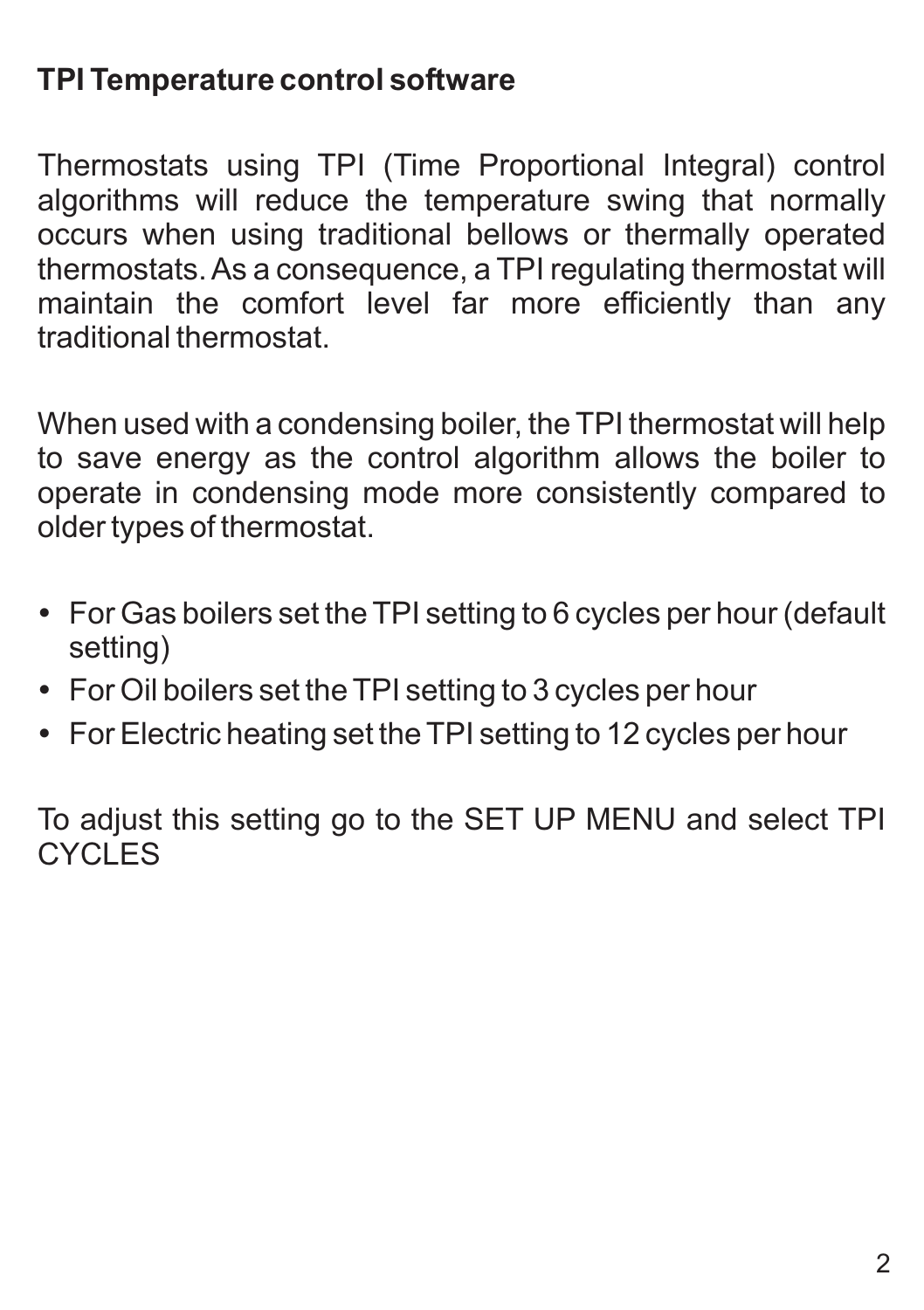#### **Fitting the SCS311 / SCS317 Programmable Room Thermostat**

First install the 2 x AA batteries provided making sure that they are fitted correctly as indicated by the markings in the battery compartment on the front of the SCS311 and SCS317.

Once the SCS311 or SCS317 is successfully included / paired the SCS311 or SCS317 can be installed in its correct location.

Avoid installing the SCS311 / SCS317 against or behind any large metal surfaces which could interfere with the radio signals. The SCS311 / SCS317 should be mounted on an internal wall approximately 1.5 metres from floor level using the wall plate provided and should be in a position away from draughts, direct heat and sunlight. Ensure that there will be enough space to allow easy access to the two retaining screws located at the base of the wall plate.

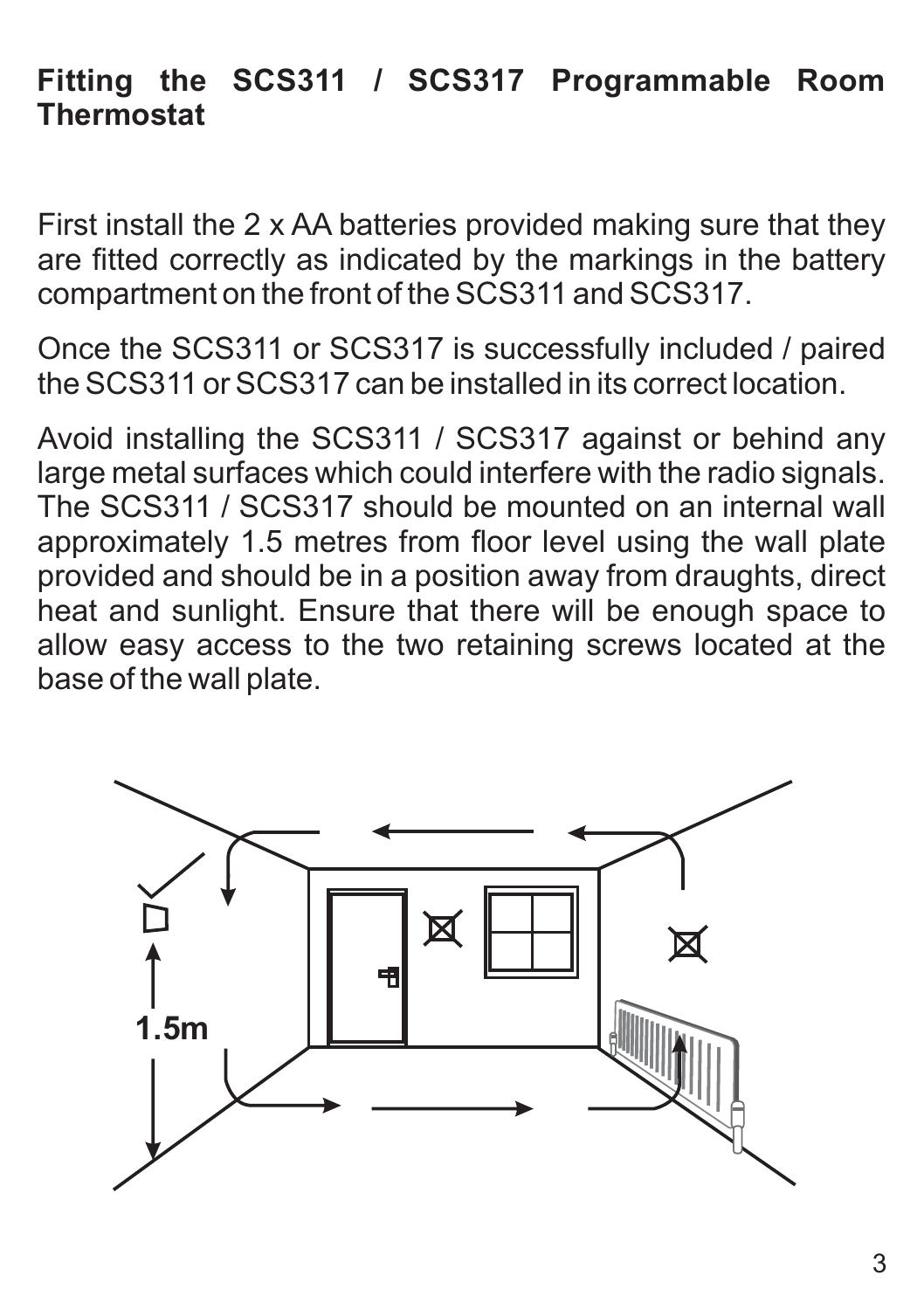Before fixing the wall plate in position check to see that the thermostat is still able to communicate satisfactorily with the controller by turning the thermostat temperature up the controller should provide the appropriate response.

Offer the plate to the wall in the position where the SCS311 / SCS317 is to be mounted and mark the fixing positions through the slots in the wall plate. Drill and plug the wall, then secure the plate into position. The slots in the wall plate will compensate for any misalignment of the fixings.

Complete installation by swinging the SCS311 / SCS317 into position by engaging with the lugs at the top of the wall plate before pushing it carefully home into its plug-in terminal block.



Tighten the 2 captive screws on the underside of the unit.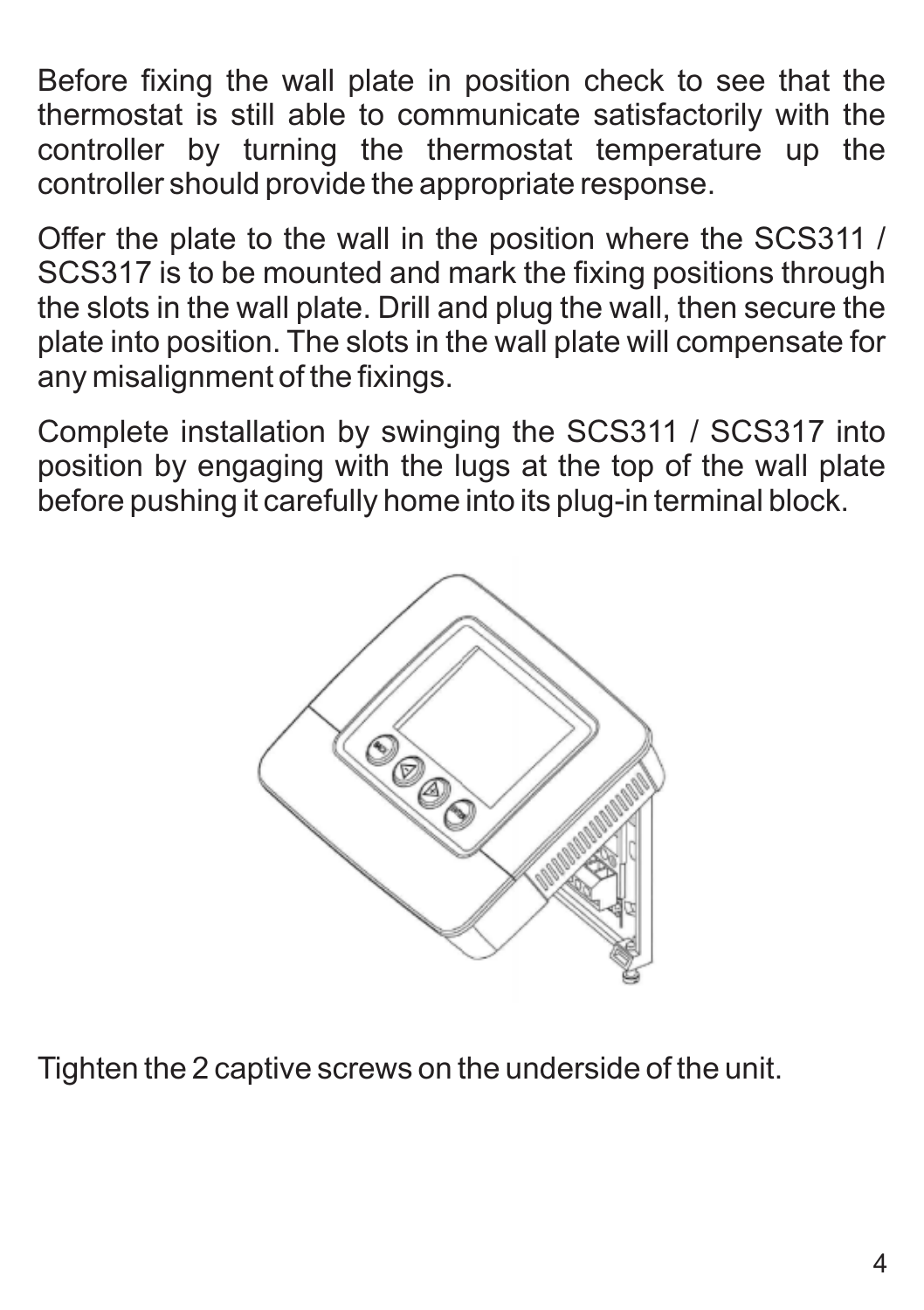### **Accessing SET UP MENU/ Z-WAVE Menu**

To access the SET UP MENU take the following steps.



#### **Menu Options**

| Select clock format        | This allows the display to show the time in<br>24 hour or AM/PM format                                                                                                                                                              |
|----------------------------|-------------------------------------------------------------------------------------------------------------------------------------------------------------------------------------------------------------------------------------|
| Daylight saving            | This is the adjustment made in the UK when<br>the clocks go back or forward in the Autumn<br>and Spring<br>Default setting ON                                                                                                       |
| <b>Standby temperature</b> | This is the temperature setting used when in<br>Standby or Holiday mode (Min 5°C / Max<br>$30^{\circ}$ C)<br>In cold weather the heating will activate if<br>the temperature being measured falls below<br>this temperature setting |
|                            | <b>Lower temperature limit</b> This sets the lowest temperature setting the<br>SCS311 or SCS317 will allow to be<br>programmed<br>Default setting 5°C                                                                               |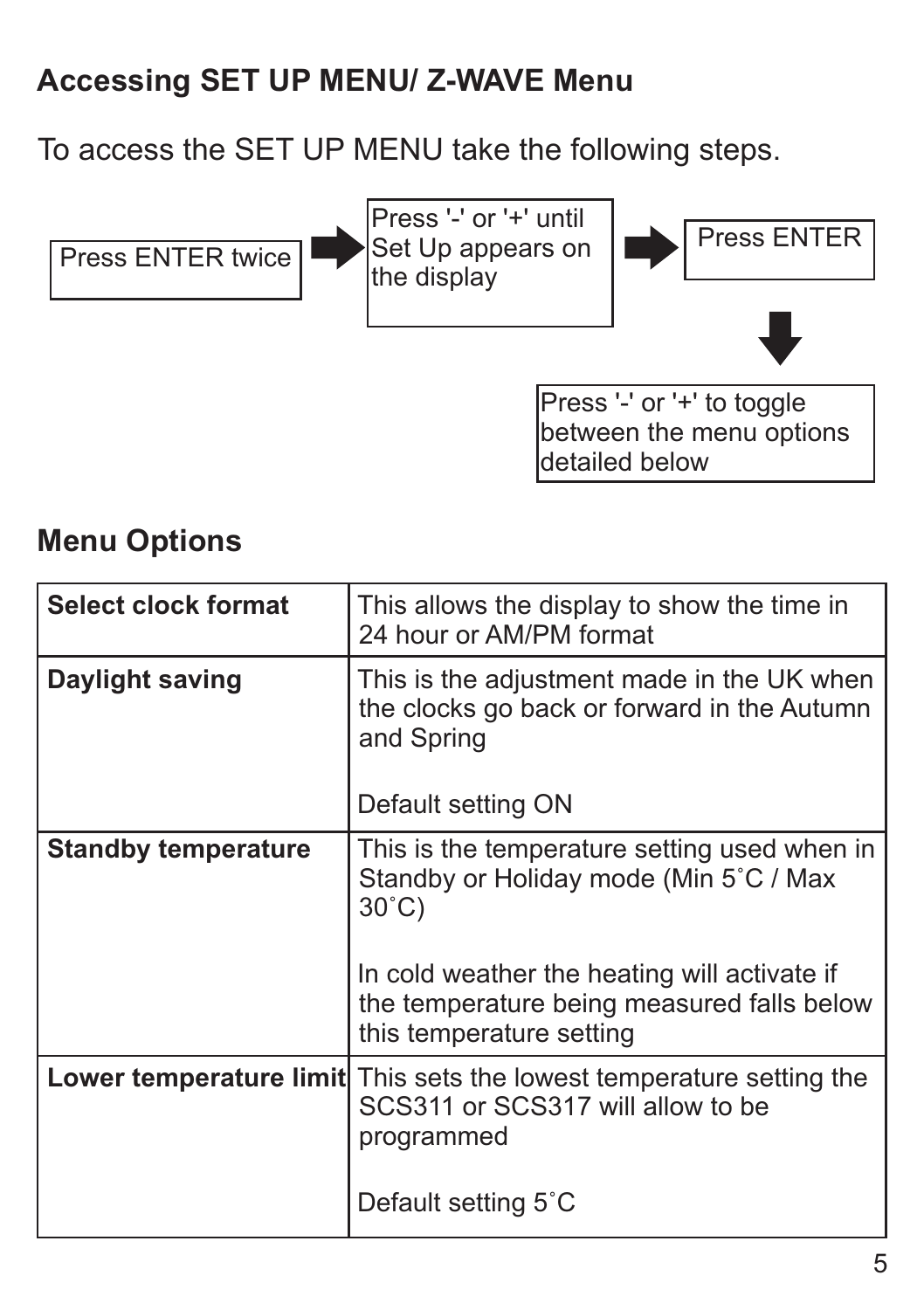|                       | Upper temperature limit This sets the highest temperature setting the<br>SCS311 or SCS317 will allow to be<br>programmed                                                  |                                                                                                                                                                                                                                    |  |
|-----------------------|---------------------------------------------------------------------------------------------------------------------------------------------------------------------------|------------------------------------------------------------------------------------------------------------------------------------------------------------------------------------------------------------------------------------|--|
|                       | Default setting is 30°C                                                                                                                                                   |                                                                                                                                                                                                                                    |  |
| TPI cycles per hour   | This setting helps the TPI energy saving<br>software to operate correctly depending on<br>the type of heating system you have                                             |                                                                                                                                                                                                                                    |  |
| Optimum start         | This calculates the amount of time the<br>SCS311 or SCS317 may need to switch on<br>in advance of the next target temperature<br>setting in order to meet the requirement |                                                                                                                                                                                                                                    |  |
| <b>Tamper setting</b> | This setting allows a 4 digit release code to<br>be set up to stop unauthorised adjustments<br>being made in multi occupancy buildings                                    |                                                                                                                                                                                                                                    |  |
| Set up Z-Wave         | Sub Menu                                                                                                                                                                  | <b>Description</b>                                                                                                                                                                                                                 |  |
|                       | Include node / receiver   Include other devices                                                                                                                           | onto the network.                                                                                                                                                                                                                  |  |
|                       | Exclude node / receiver Remove devices from                                                                                                                               | a network.                                                                                                                                                                                                                         |  |
|                       | Send NIF                                                                                                                                                                  | Sends a Node<br><b>Information Frame</b><br>(NIF) as a broadcast<br>message.                                                                                                                                                       |  |
|                       | Learn                                                                                                                                                                     | Used for inclusion or<br>exclusion by another<br>controller. This mode<br>can be used for the<br>reception of the<br>primary controller role<br>following a controller<br>shift initiated by the<br>current primary<br>controller. |  |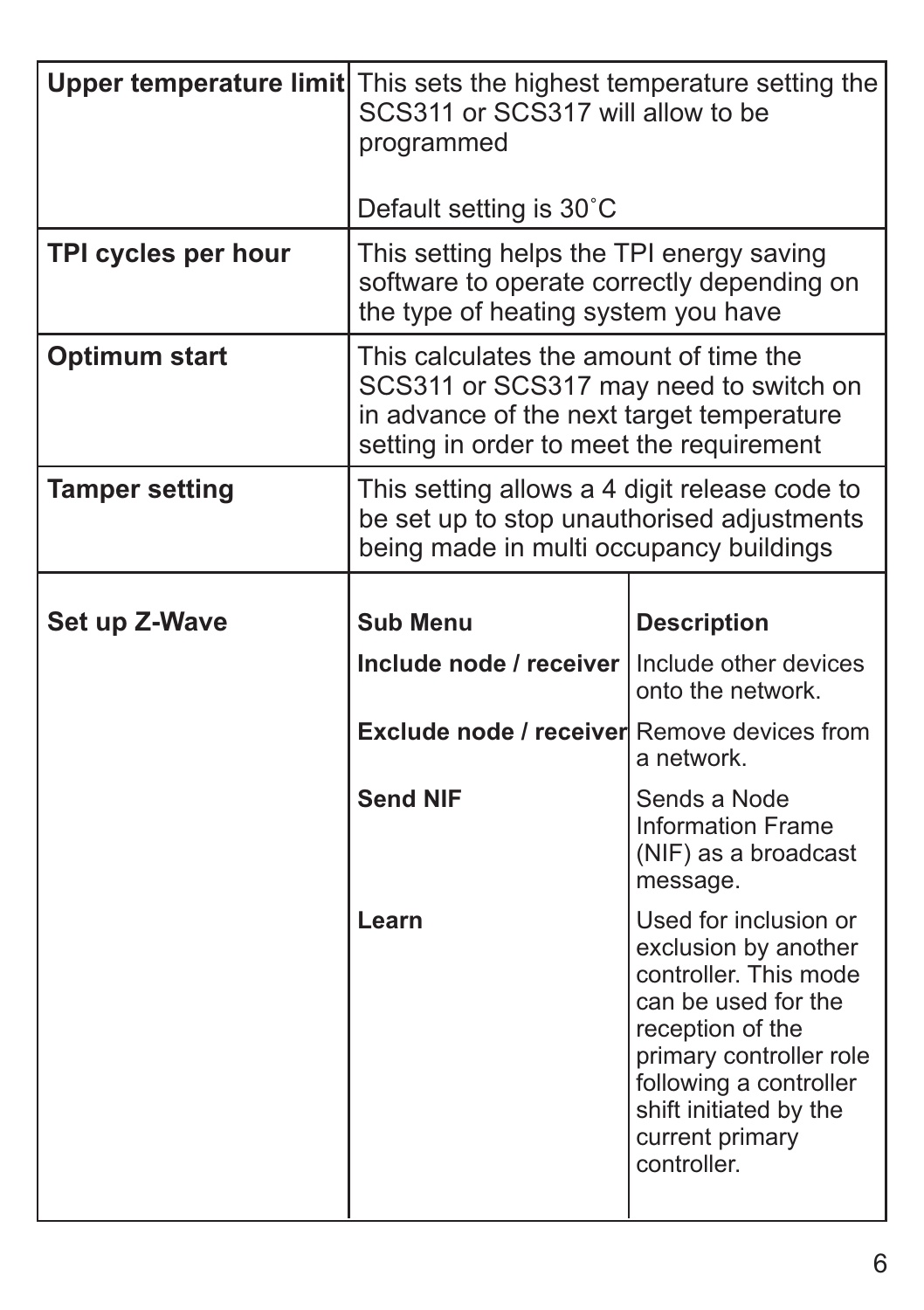| Listen                  | Puts the SCS311 or<br>SCS317 into listen<br>mode, for up to 60<br>seconds. |
|-------------------------|----------------------------------------------------------------------------|
| Associate node          | Used to manually<br>associate devices to<br>control.                       |
| Disassociate node       | Used to manually<br>disassociate all<br>associated<br>switches.            |
| <b>Controller shift</b> | Used to offer the<br>Primary Controller role<br>to another controller.     |
| <b>Protocol reset</b>   | Used to reset the Z-<br>Wave network.                                      |

#### **Include / Exclude**

When the Include/Exclude function has been selected it will wait for a request to join the network from another node.

If the installer does not start the Inclusion/Exclusion process of the other node within 60s, or the SCS311 or SCS317 does not receive a response within 3 minutes from another node, then a failed outcome will be indicated.

Note 1: When including a device that supports Thermostat Mode HEAT, the SCS311 or SCS317 will automatically associate it to Group 2 (switch association group).

Note 2: If an associated node to SCS311 or SCS317 is excluded from the network, it will be removed from the Association Group it is stored in.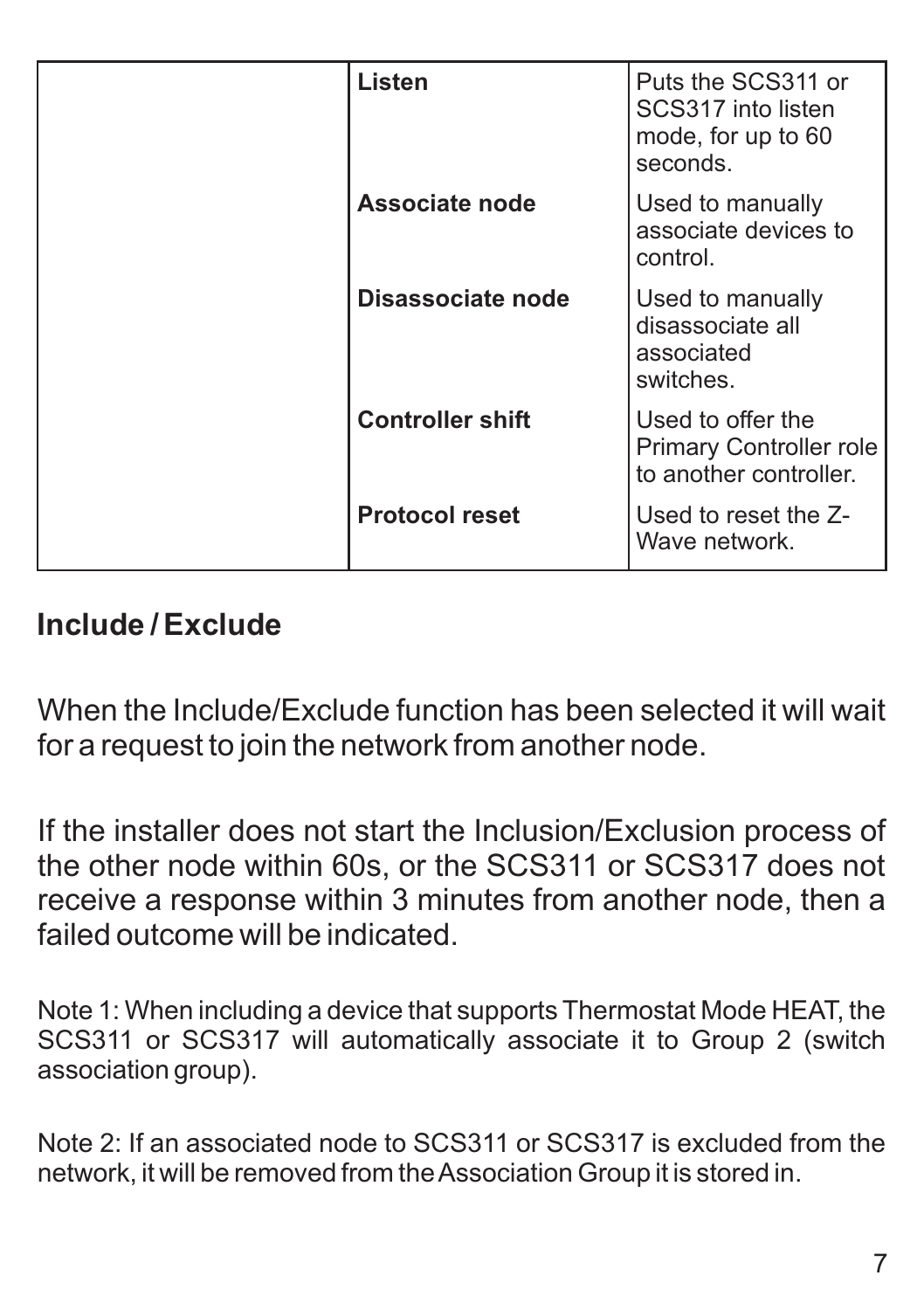#### **Learn**

When the Learn function has been selected the SCS 311 or SCS317 will wait to be included to or excluded from another controller.

If the installer does not start the inclusion/exclusion process of the other node within 60s, or the SCS311 or SCS317 does not receive a response within 3 minutes of beginning exclusion with another node, then a failed outcome will be indicated.

Note 1: any associations will be cleared if the SCS 311/317 have engaged in Learn mode with another controller regardless or a successful or failed outcome.

Note 2: the SCS 311/317 does not support control group replication.

#### **Listen**

Puts the SCS311 or SCS317 into a listening state enabling it to receive messages outside of the Wake Up Notification Period. This state lasts for at least 60 seconds or until the user cancels it by pressing BACK.

#### **Associate/Disassociate**

This function allows the installer to manually associate /disassociate devices to Association Group 2. When associated the node will be under direct control of the SCS311 or SCS317 heating algorithms. On selecting associate, the installer has 60s to initiate a NIF from desired node. In the event of the 60s period elapsing a failed message will be shown on the display.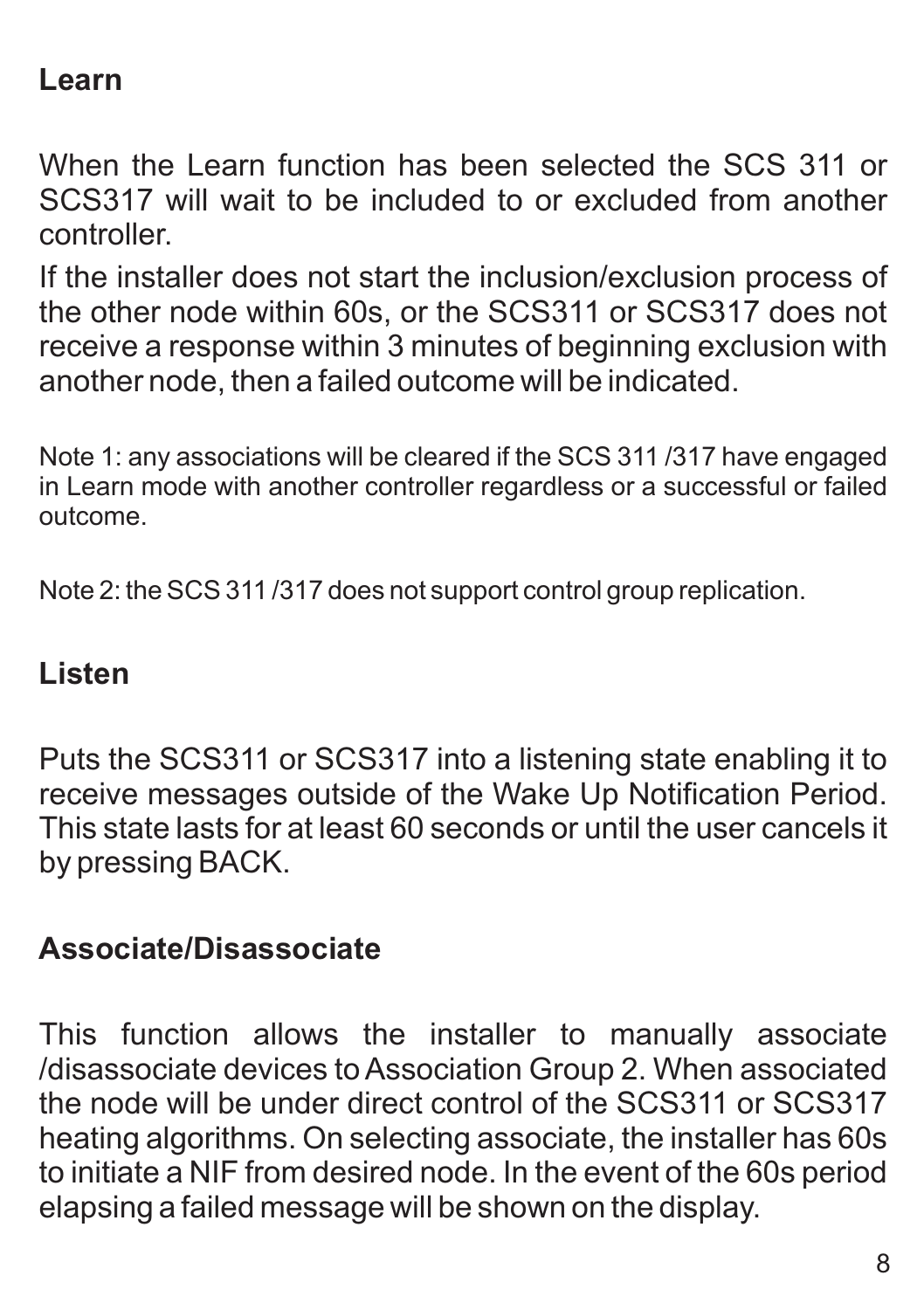### **Controller Shift**

This allows the installer to manually relinquish the primary controller role of the SCS311 or SCS317. When selecting Controller Shift the installer have 60s to initiate Learn Mode on the other controller for the controller shift to take place. (The SCS311 and SCS317 will timer out after 3min if a acceptable response is not received)

If the operation is successful the SCS311 or SCS317 will become a secondary or inclusion controller depending on the new primary controller's capabilities.

#### **Protocol Reset**

Provides a full protocol reset and a restoration of all network parameters to their defaults, and generates a new random home ID to operate on. A network reset does not change the heating schedules stored on the device.

Asuccess or failure message will be shown on the display within 5 seconds.

#### **Network Update Scheme**

When the SCS311 or SCS317 is a secondary or inclusion controller with a SUC or SIS present in the system, it will request network updates every four hours, to ensure that it has an up to date version of the network table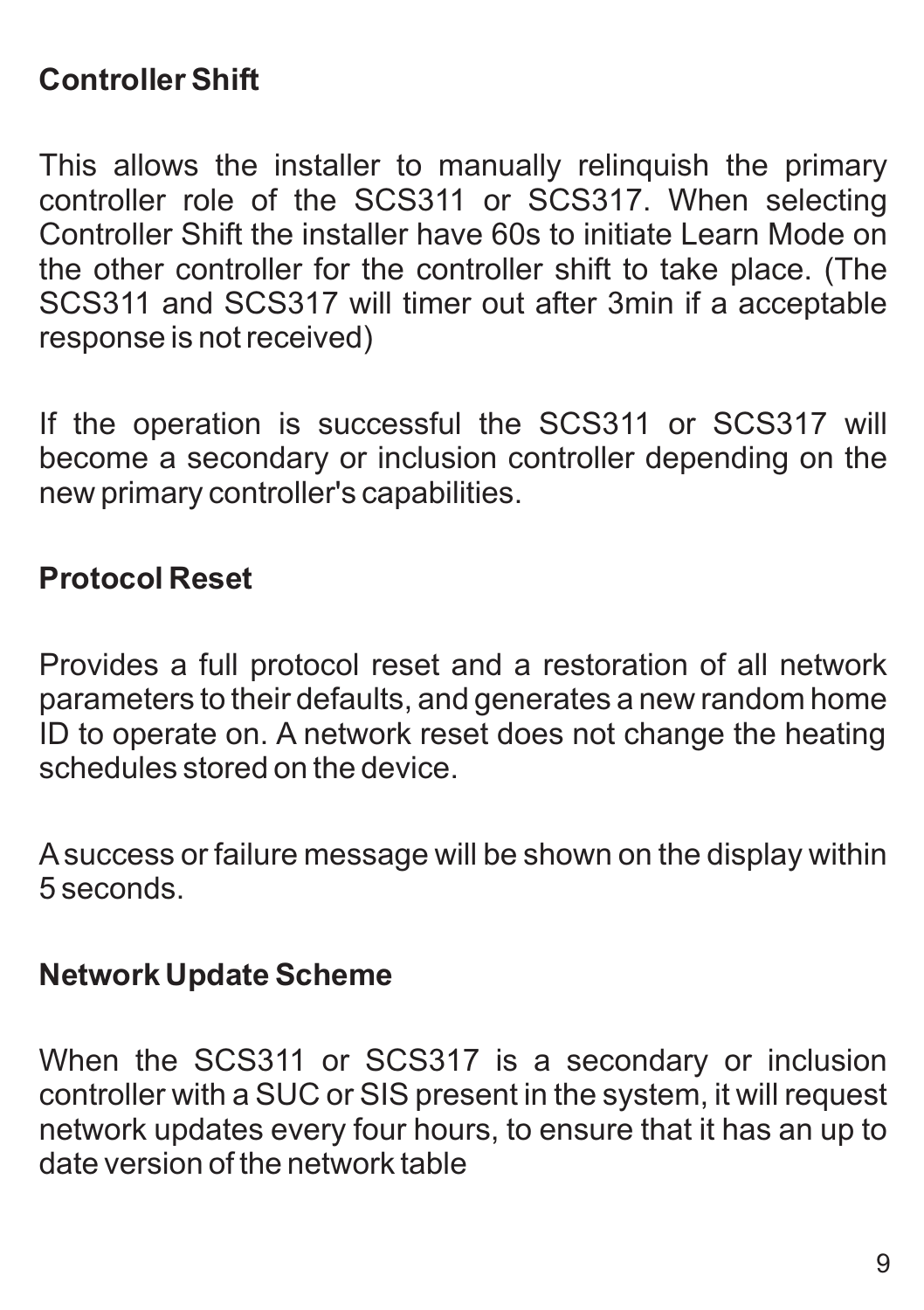# **Installer Settings**

There are a number of 'Installer Settings' that should be set on installation.

These can be found under the 'SET UP MENU' on page 13 of the user instructions.

| <b>Clock Format</b>        | AM/PM or 24 Hour clock display - Default<br>setting AM/PM                                  |  |
|----------------------------|--------------------------------------------------------------------------------------------|--|
| Daylight saving            | On or Off - Default setting ON                                                             |  |
| <b>Standby temperature</b> | Frost protection setting - Default setting 5°C                                             |  |
| <b>Upper and Lower</b>     | Default settings 30°C and 5°C                                                              |  |
| <b>Temperature limits</b>  |                                                                                            |  |
| <b>TPI Cycles</b>          | This setting will change according to the<br>type of boiler being used - Default setting 6 |  |
|                            | For Gas boiler this setting should be 6<br>cycles per hour                                 |  |
|                            | For Oil boilers this setting should be 3<br>cycles per hour                                |  |
|                            | For Electric panel heaters this should be 12<br>cycles per hour                            |  |
| <b>Optimum Start</b>       | On or Off - Default setting Off                                                            |  |

**The TPI Cycles setting and Optimum Start settings should be carefully set on installation as this will affect system performance.**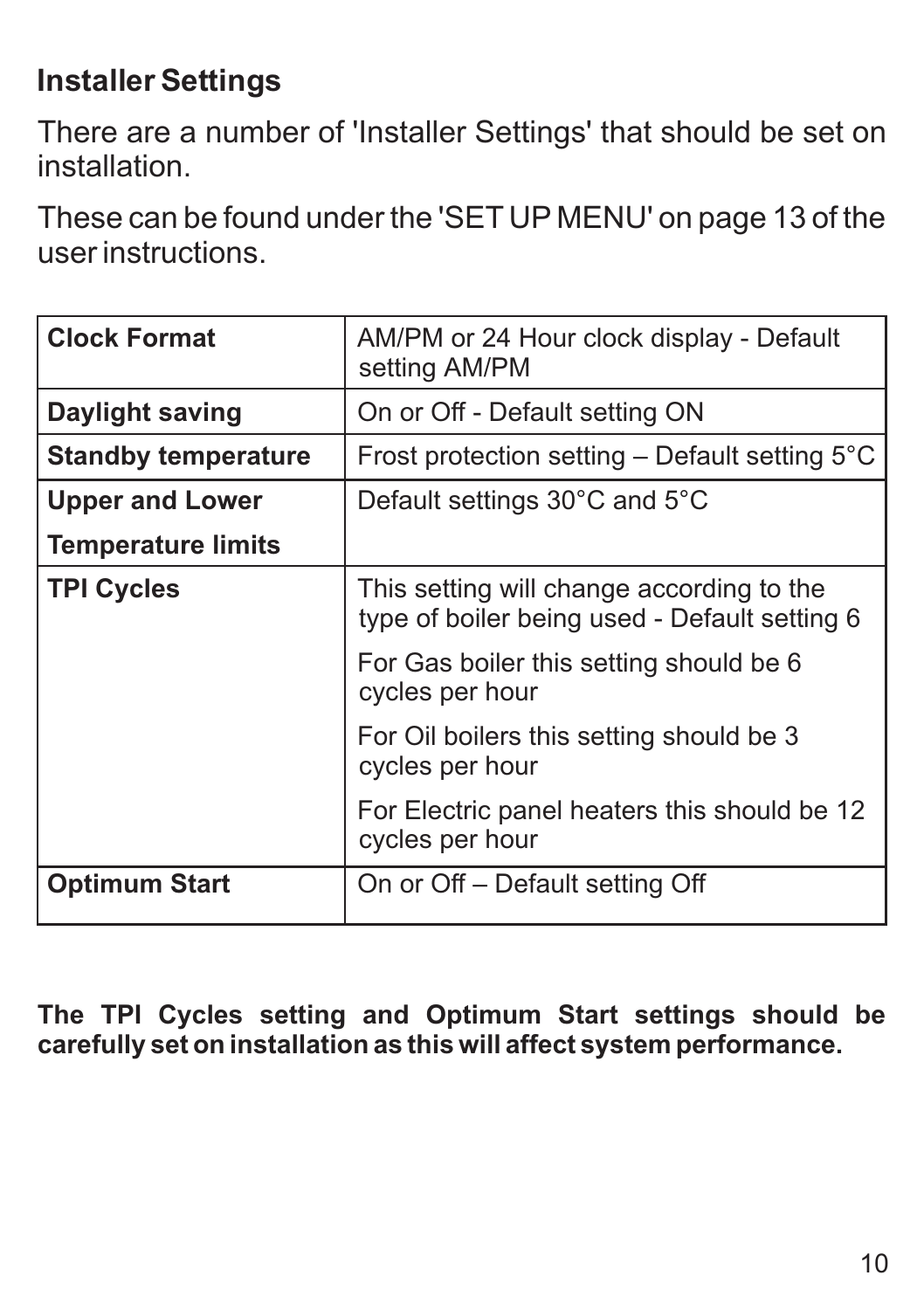| <b>Z-Wave Device Classes</b> | <b>Implemented Device Class</b>                                                                                                                                                                          |
|------------------------------|----------------------------------------------------------------------------------------------------------------------------------------------------------------------------------------------------------|
| Generic                      | <b>GENERIC TYPE THERMOSTAT</b>                                                                                                                                                                           |
| Specific                     | SPECIFIC TYPE NOT USED                                                                                                                                                                                   |
| Basic                        | <b>BASIC TYPE CONTROLLER</b>                                                                                                                                                                             |
| <b>Command Classes</b>       | <b>Description</b>                                                                                                                                                                                       |
| <b>Supported</b>             |                                                                                                                                                                                                          |
| Manufacturer specific        | Secure Controls (UK) Ltd Manufacturer ID                                                                                                                                                                 |
|                              | Manufacturer $ID = 0x0059$                                                                                                                                                                               |
|                              | Product Type = 0x0004                                                                                                                                                                                    |
|                              | Product $ID = 0x0001$                                                                                                                                                                                    |
| Version                      | Provides the version number of the<br>application and the protocol stack used                                                                                                                            |
| Wake up (v2)                 | Defines frequency, and to which node, the<br>unit will send Wake up notification. SCS311<br>or SCS317 remains awake for 10 seconds<br>after the last message, or until Wake up<br>notifications received |
| Thermostat set point (v2)    | Supports HEAT and AWAY HEATING HEAT.                                                                                                                                                                     |
|                              | Set, is mapped to the temporary (advance)<br>override. The sent set point will be applied<br>to the end of the current heating cycle.                                                                    |
|                              | Get, reports the current target temperature.                                                                                                                                                             |
|                              | <b>AWAY HEATING</b>                                                                                                                                                                                      |
|                              | Sets and reports the temperature for both<br>STANDBY and HOLIDAY modes.                                                                                                                                  |
| Multilevel sensor            | Reports ambient temperature in °C or °F to<br>1 decimal place, and sends an unsolicited<br>message to gateway node in Association<br>Group 1 when temperature change by $\Delta T$                       |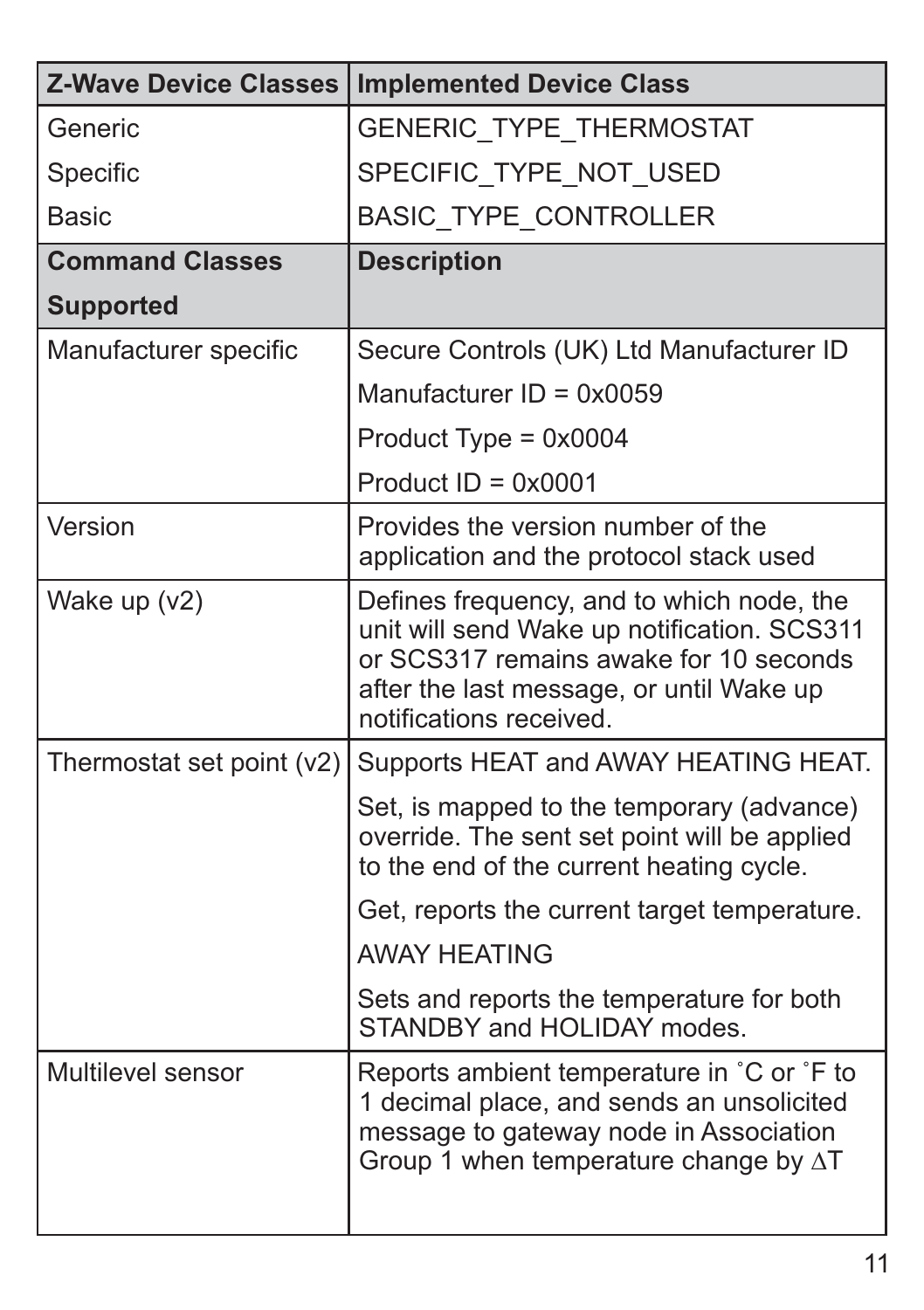| Schedule | SET commands will change or update the<br>program held within the SCS311 or SCS317. |        |                                                |  |  |
|----------|-------------------------------------------------------------------------------------|--------|------------------------------------------------|--|--|
|          | <b>Parameter Name</b>                                                               | Valuel | <b>Comments</b>                                |  |  |
|          | Number of IDs<br>supported                                                          | 42/6   | SCS311 - 6<br>schedules, 1 day                 |  |  |
|          |                                                                                     |        | SCS317 - 42<br>schedules, 7 days               |  |  |
|          | <b>Start Time</b>                                                                   | 8/2    | SCS311 - Start<br>hour and minute<br>supported |  |  |
|          |                                                                                     |        | SCS317 -<br>Weekdays start<br>time supported   |  |  |
|          | Number of CC<br>supported                                                           | 1      |                                                |  |  |
|          | Supported CC 1                                                                      | 67     | Thermostat set<br>point v2                     |  |  |
|          | Supported CC 1<br>support                                                           | 1      | Only set command<br>accepted                   |  |  |
|          | Override support /<br>Supported override<br>types                                   | 130    | Overrides<br>supported                         |  |  |
|          |                                                                                     |        | Advance and run<br>forever supported           |  |  |
|          | The Get command will provide number of<br>scheduled which can be configured / set.  |        |                                                |  |  |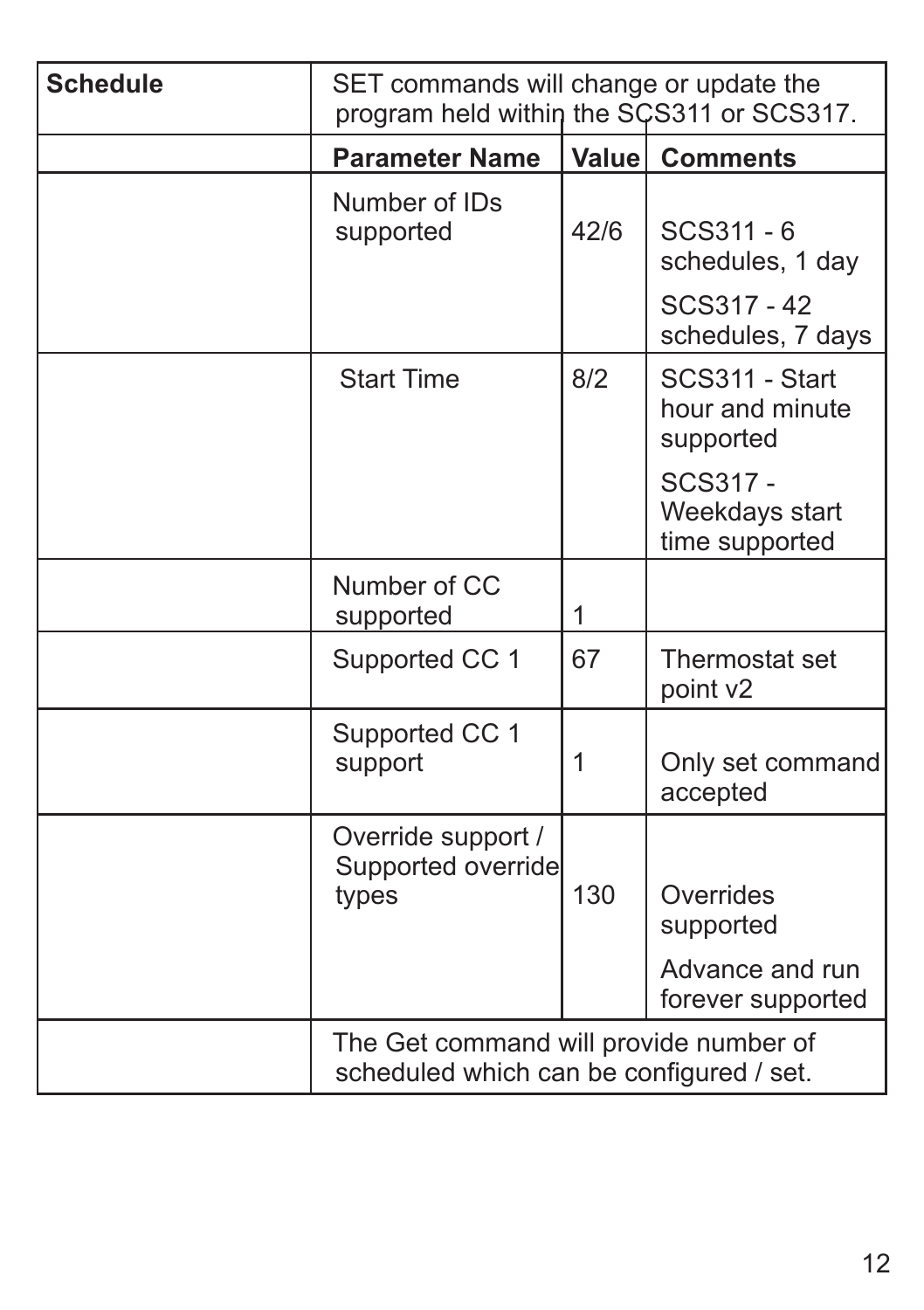| Binary switch                 | Set command                                                                                                                                          |  |  |
|-------------------------------|------------------------------------------------------------------------------------------------------------------------------------------------------|--|--|
|                               | 0x00, Cancel holiday mode                                                                                                                            |  |  |
|                               | 0xFF, Set holiday mode, starting<br>$\overline{\phantom{a}}$<br>from today and lasts for 7 days, previously<br>stored holiday dates are over written |  |  |
|                               | Get command                                                                                                                                          |  |  |
|                               | 0xFF, Holiday mode is on/enabled                                                                                                                     |  |  |
|                               | - 0x00, Holiday mode is off                                                                                                                          |  |  |
|                               | Precise dates can only be set locally on<br>SCS311 or SCS317                                                                                         |  |  |
| Thermostat operating<br>state | Reports either call for heat (active) or idle                                                                                                        |  |  |
|                               | When SCS311 or SCS317 sends a control                                                                                                                |  |  |
|                               | message to the switch(es) in Association                                                                                                             |  |  |
|                               | Group 2 it will send and unsolicited                                                                                                                 |  |  |
|                               | thermostat operating state report to the<br>gateway node in Association Group 1                                                                      |  |  |
| <b>Battery level</b>          | Reports battery level as a %, levels below<br>20% will report a low battery warning to<br>gateway nodes in Association Group 1                       |  |  |
| Association                   | Two association groups are supported                                                                                                                 |  |  |
|                               | Group 1 - This node receives unsolicited<br>message from the following events                                                                        |  |  |
|                               | Thermostat set point<br>$\overline{\phantom{0}}$                                                                                                     |  |  |
|                               | - Thermostat operating state                                                                                                                         |  |  |
|                               | Schedule<br>$\sim$                                                                                                                                   |  |  |
|                               | Multilevel sensor                                                                                                                                    |  |  |
|                               | - Battery                                                                                                                                            |  |  |
|                               | Binary switch<br>$\overline{\phantom{a}}$                                                                                                            |  |  |
|                               | Only one node can be associated to<br>Association Group 1.                                                                                           |  |  |
|                               | 13                                                                                                                                                   |  |  |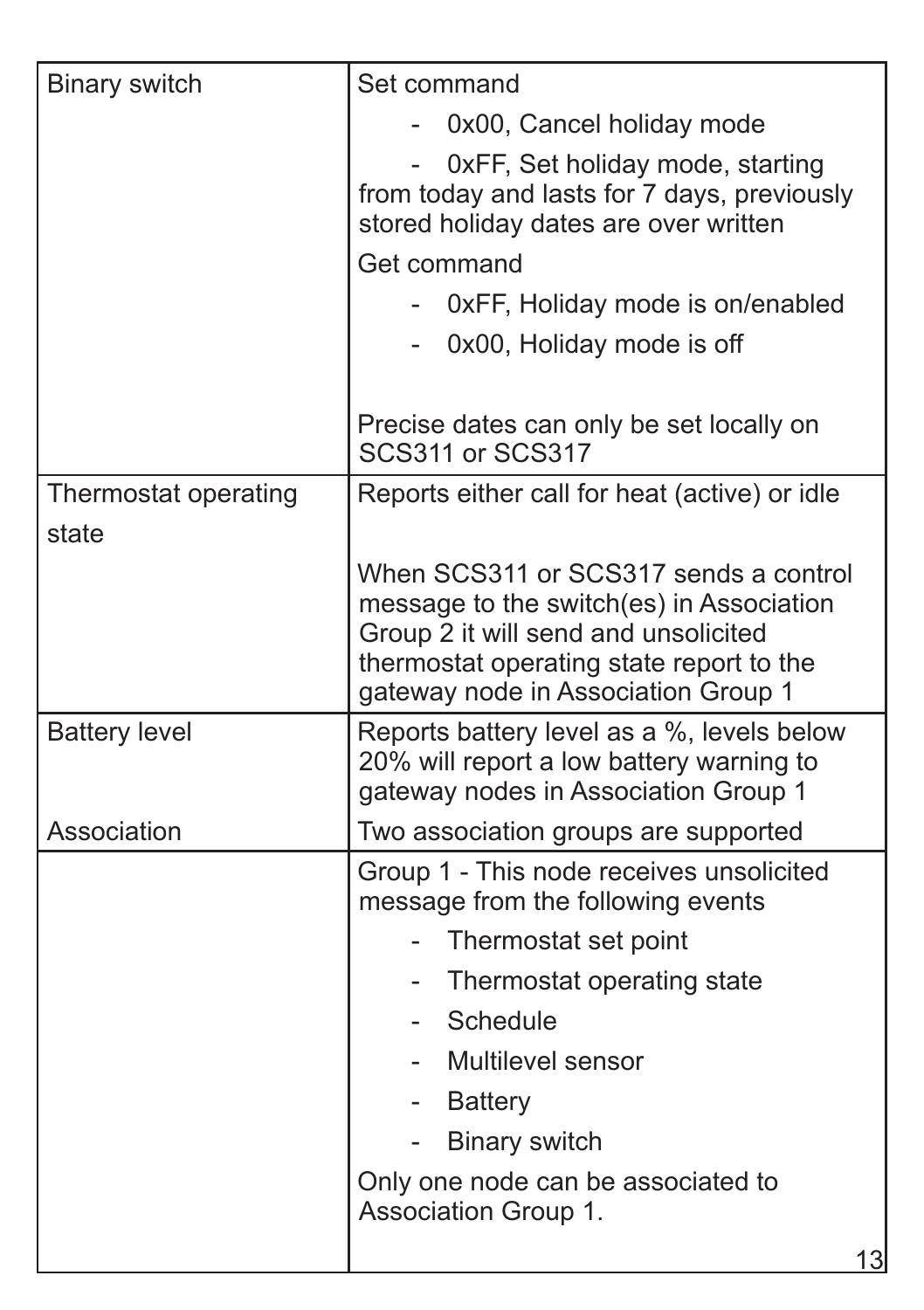|                             |                                                                                                                                                                                                                                                                                                                                                                                                                                                                                           | commands.         |            | Group 2 - Central heating node controlled<br>by the SCS311 or SCS317 will determine<br>how best to communicate with the device. If<br>thermostat mode Heat Mode is supported<br>the control message will be sent as<br>Thermostat Set HEAT and Thermostat<br>mode set Off, otherwise the device will be<br>controlled by Basic set On and Off<br>Up to four nodes can be associated to<br>Association Group 2. |                 |                     |                         |
|-----------------------------|-------------------------------------------------------------------------------------------------------------------------------------------------------------------------------------------------------------------------------------------------------------------------------------------------------------------------------------------------------------------------------------------------------------------------------------------------------------------------------------------|-------------------|------------|----------------------------------------------------------------------------------------------------------------------------------------------------------------------------------------------------------------------------------------------------------------------------------------------------------------------------------------------------------------------------------------------------------------|-----------------|---------------------|-------------------------|
| Configuration               |                                                                                                                                                                                                                                                                                                                                                                                                                                                                                           |                   |            | Parameters (sequential order)                                                                                                                                                                                                                                                                                                                                                                                  |                 |                     |                         |
|                             | N <sub>o</sub>                                                                                                                                                                                                                                                                                                                                                                                                                                                                            | Size <sup>1</sup> | Units      | Resolution                                                                                                                                                                                                                                                                                                                                                                                                     | Min<br>Value    | Max<br>Value        | <b>Default</b><br>Value |
| Temperature unit selection  | 1                                                                                                                                                                                                                                                                                                                                                                                                                                                                                         | 1                 | $C/T$ F    | 1                                                                                                                                                                                                                                                                                                                                                                                                              | $C=0$<br>$-127$ | $F = 128$<br>$-255$ | $\Omega$                |
| Lower temperature limit     | $\overline{2}$                                                                                                                                                                                                                                                                                                                                                                                                                                                                            | 1                 | °C / F     | 1                                                                                                                                                                                                                                                                                                                                                                                                              | 5               | 30                  | 5                       |
| Upper temperature limit     | 3                                                                                                                                                                                                                                                                                                                                                                                                                                                                                         | 1                 | $°C / r$ F | 1                                                                                                                                                                                                                                                                                                                                                                                                              | 5               | 30                  | 5                       |
| Delta T $(1^{\circ}C = 10)$ | 4                                                                                                                                                                                                                                                                                                                                                                                                                                                                                         | 1                 | C / F      | 1(0.1)                                                                                                                                                                                                                                                                                                                                                                                                         | 1(0.1)          | 50(5)               | 5(0.5)                  |
| Basic                       | The Basic command class is mapped to the<br>thermostat set point, with HEAT as the<br>parameter.<br>Following parameters are used for SET:<br>0x00 - Enables energy saving mode,<br>temporarily overrides the set temperature<br>with the standby temperature.<br>0xFF - Set comfort mode, temporarily<br>regulates the room temperature to 21<br>degrees.<br>GET command provides the following<br>responses:<br>0x00 - Energy saving mode enabled<br>0xFF - Energy saving mode disabled |                   |            |                                                                                                                                                                                                                                                                                                                                                                                                                |                 |                     |                         |
|                             |                                                                                                                                                                                                                                                                                                                                                                                                                                                                                           |                   |            | Basic SET commands will be sent to control<br>devices in Association Group 2 if they do<br>not support the appropriate modes in the<br>thermostat mode command class.                                                                                                                                                                                                                                          |                 |                     | 14                      |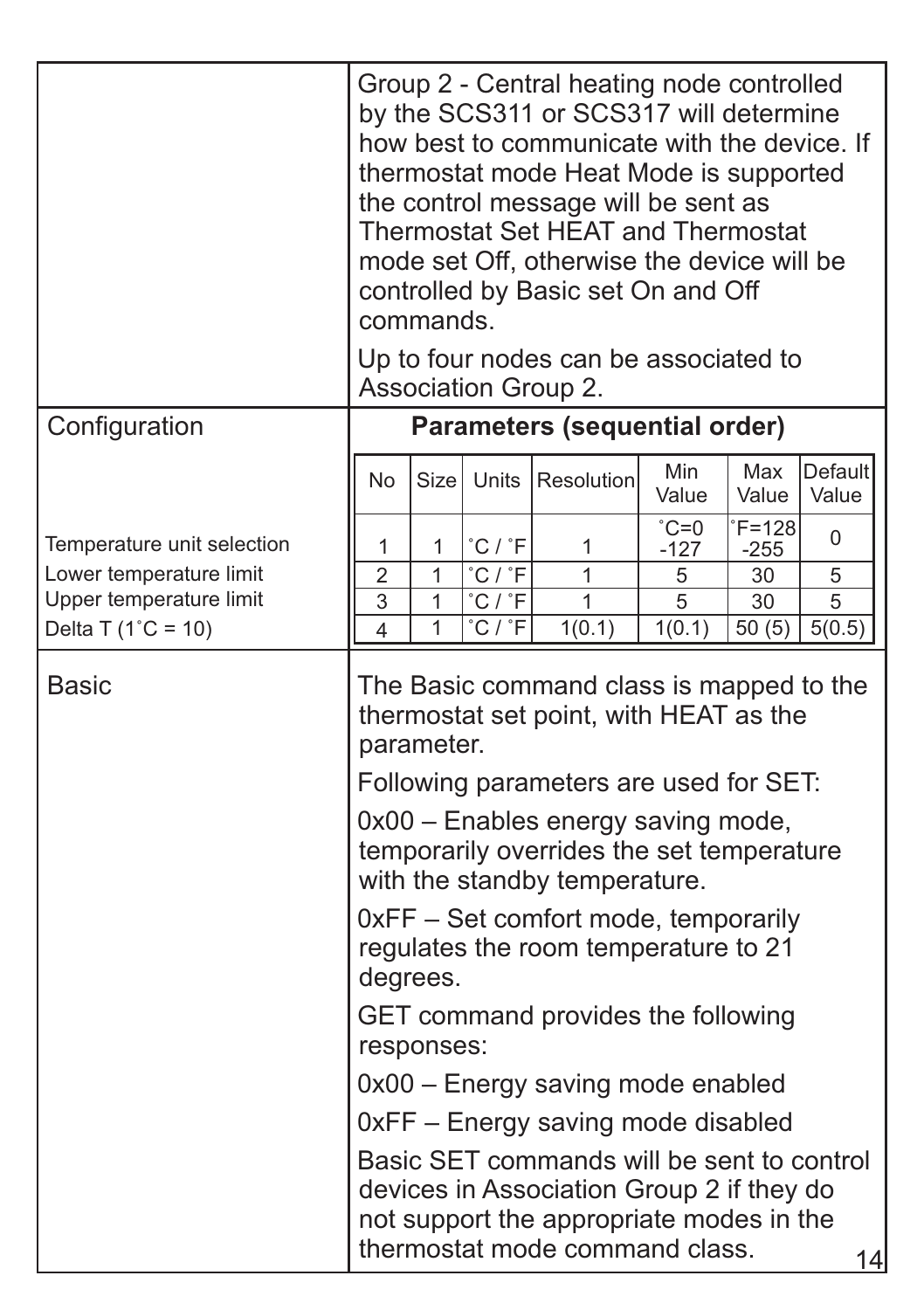| <b>Command Classes</b> | <b>Description</b>                                                                                                                                                                                           |
|------------------------|--------------------------------------------------------------------------------------------------------------------------------------------------------------------------------------------------------------|
| Controlled             |                                                                                                                                                                                                              |
| Time                   | TIME and DATE GET request the<br>information from node associated to<br>Association Group 1 (the gateway node). If<br>not available the SCS311 or SCS317 will<br>rely on time entered locally.               |
|                        | Time and Date will be requested from the<br>gateway shortly after association or power<br>up and then once per day. Unsolicited TIME<br>and DATE REPORTS can be sent to the<br>SCS311 or SCS317 at any time. |
| Thermostat mode        | Supports thermostat mode SET commands<br>(OFF or HEAT) to devices in Association<br>Group 2                                                                                                                  |
| Application status     | When SCS311 or SCS317 cannot action or<br>respond to messages received, an<br>Application Rejected Request will be sent<br>as a response.                                                                    |
| Basic                  | Basic SET commands will be sent to control<br>devices in Association Group 2 if they do<br>not support the appropriate modes in the<br>thermostat mode command class.                                        |

Note 1: Unless otherwise stated all command classes are version 1

Note 2: "The Delta T" is the change between temperature readings required for the SCS311 or SCS317 to send temperature reports to the Gateway node in Association Group 1. Setting this to its lowest value, 0.1˚C, will provide more frequent updates but at higher cost to the battery.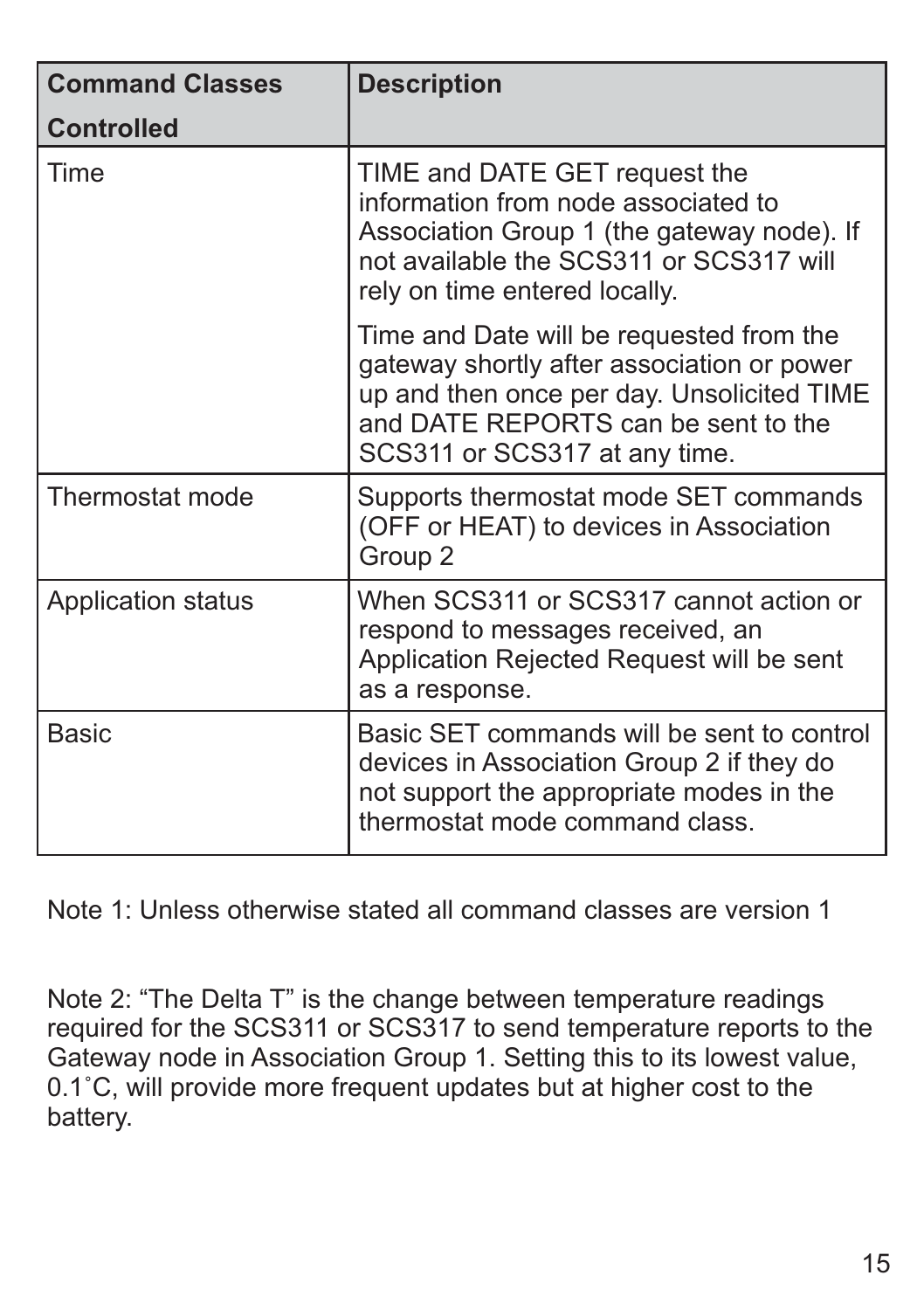# **Resetting the SCS311 / SCS317**

Electronic equipment can in some circumstances be affected by electrical interference.

If the display becomes frozen or scrambled simply press both the BACK and ENTER button simultaneously.

Using this procedure will restore the SCS311 / SCS317 to the original factory settings, the Time and date will remain correct.

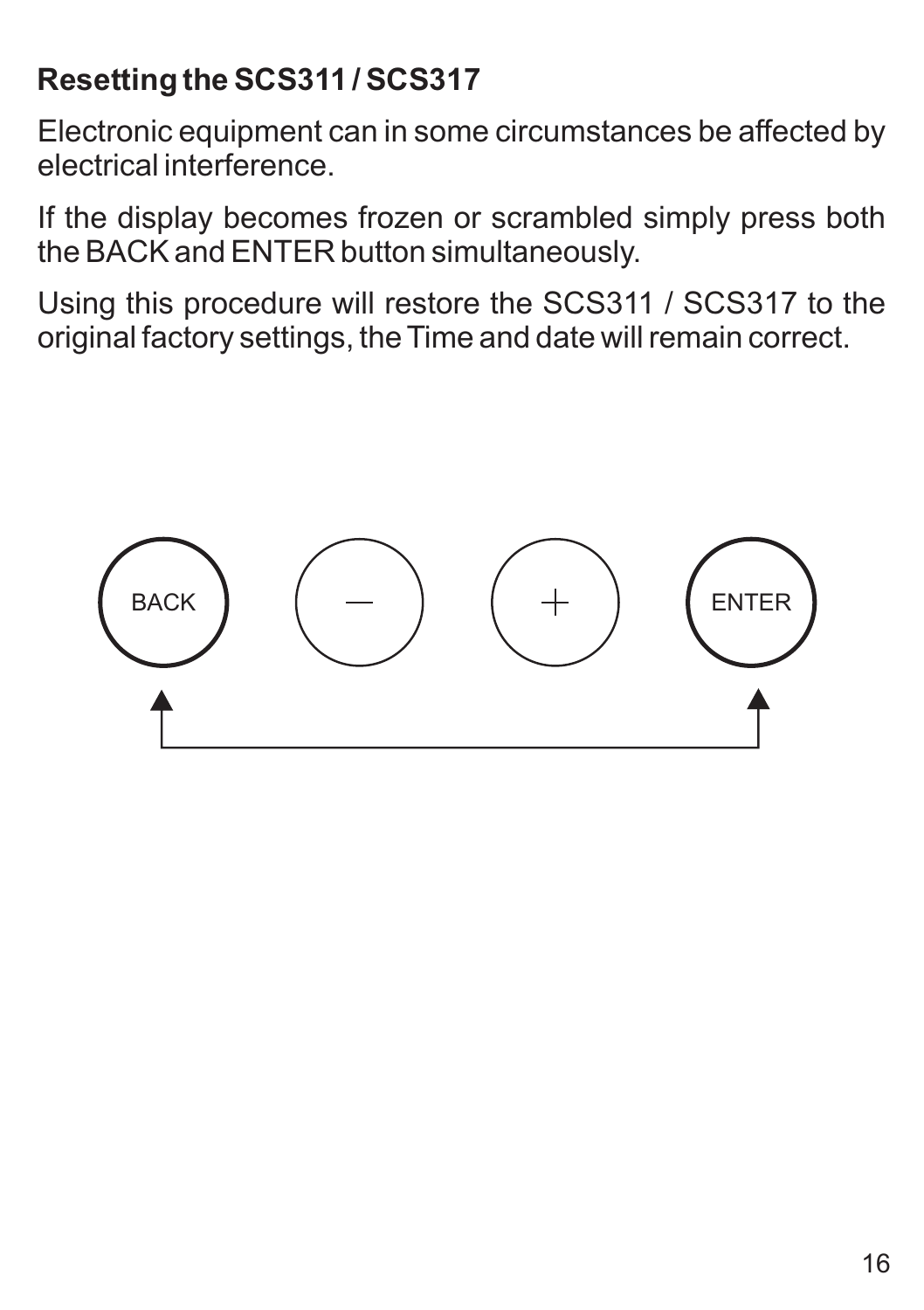# **Specification – SCS311 / SCS317**

Power Supply 2 x AA Batteries Contact type Micro-disconnection Temperature differential 0.5°C Temperature accuracy  $+/-0.5^{\circ}$ C to 21 $^{\circ}$ C<br>Standards FN 60730-2-9 Dimensions (WxHxD) 120mm x 100mm x 26.5mm Weight 0.3kg (approx) Ingress protection IP30 Pollution degree **Degree 2** Insulation class Class II (Double Insulated) Temperature range 0°C to 40°C Transmitter Frequency 868 MHZ Receiver Category Category 3 Power Class Class B

Wiring configuration Voltage free c/o contacts (SPDT) Standards EN 60730-2-9 Enclosure Flame retardant thermoplastic